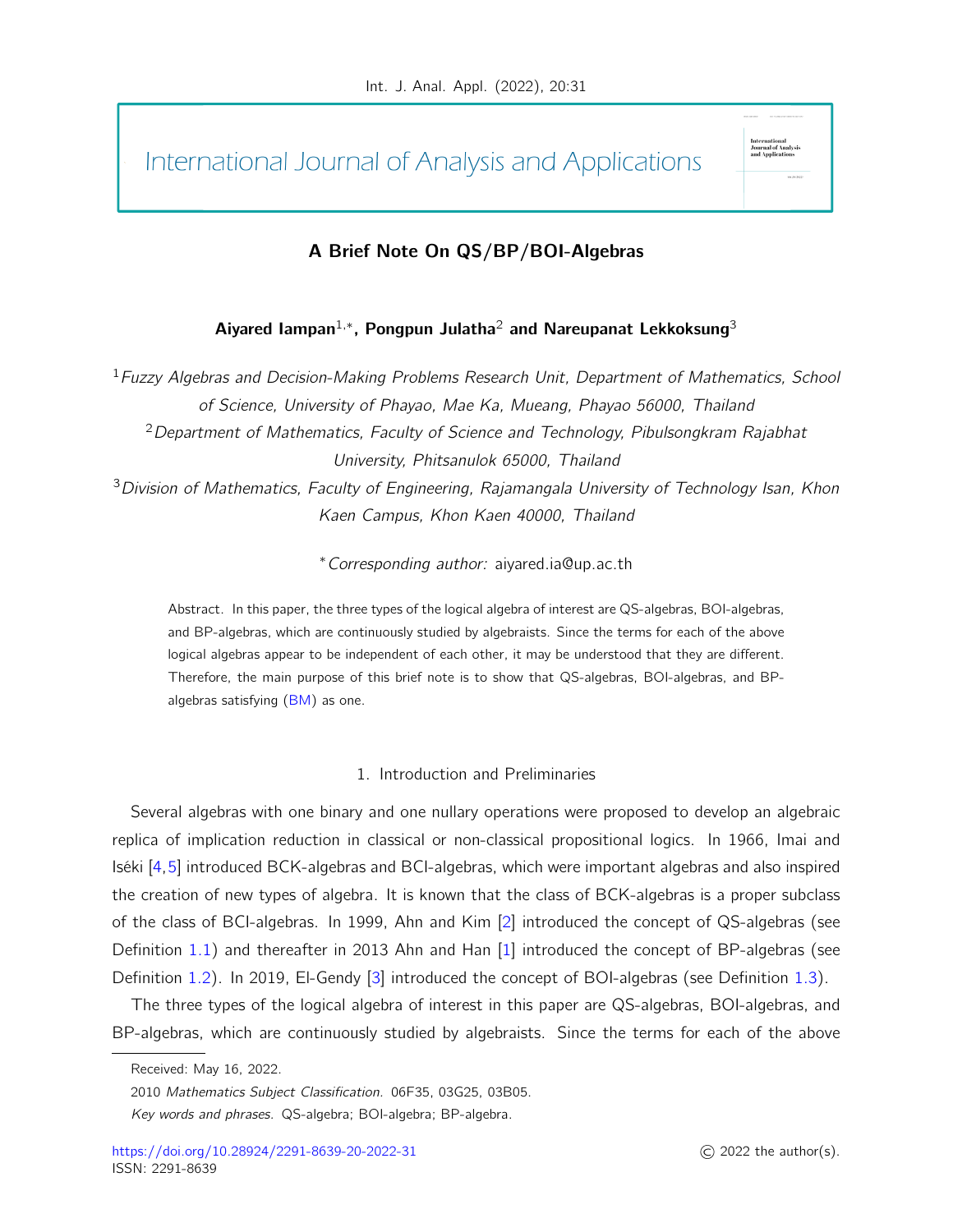logical algebras appear to be independent of each other, it may be understood that they are different. Therefore, the main purpose of this brief note is to show that QS-algebras, BOI-algebras, and BPalgebras satisfying  $(BM)$  as one.

Before we begin the study, let's review the definitions of QS-algebras, BP-algebras, and BOI-algebras according to Definitions [1.1,](#page-1-0) [1.2,](#page-1-1) and [1.3,](#page-2-0) respectively.

<span id="page-1-0"></span>**Definition 1.1.** [\[2\]](#page-4-2) A QS-algebra is a non-empty set X with a constant 0 and a binary operation  $*$ satisfying axioms:

$$
(\forall x \in X)(x * x = 0),\tag{QS1}
$$

$$
(\forall x \in X)(x * 0 = x), \tag{QS2}
$$

$$
(\forall x, y, z \in X)((x * y) * z = (x * z) * y),
$$
 (QS3)

$$
(\forall x, y, z \in X)((z * x) * (z * y) = y * x). \tag{BM}
$$

**Example 1.1.** [\[2\]](#page-4-2) Let  $X = \{0, 1, 2\}$  with the following Cayley table:

<span id="page-1-3"></span><span id="page-1-2"></span>

| $\ast$ | 0 | 1 | 2 |
|--------|---|---|---|
| 0      | 0 | 0 | 0 |
| 1      | 1 | 0 | 0 |
| 2      | 2 | 0 | O |

Then  $X$  is a QS-algebra.

Ahn and Kim proved the following proposition (see [\[2\]](#page-4-2)).

**Proposition 1.1.** If  $X = (X; *, 0)$  is a QS-algebra, then

$$
(\forall x, y \in X)((x * (x * y)) * y = 0), \tag{1.1}
$$

$$
(\forall x, y, z \in X) (((x * z) * (y * z)) * (x * y) = 0),
$$
\n(1.2)

$$
(\forall x \in X)(0 * (0 * (0 * x)) = 0 * x). \tag{1.3}
$$

<span id="page-1-1"></span>**Definition 1.2.** [\[1\]](#page-4-3) A BP-algebra is a non-empty set X with a constant 0 and a binary operation  $*$ satisfying axioms:

$$
(\forall x \in X)(x * x = 0),\tag{QS1}
$$

<span id="page-1-5"></span><span id="page-1-4"></span>
$$
(\forall x, y \in X)(x * (x * y) = y),
$$
 (BP1)

$$
(\forall x, y, z \in X)((x * z) * (y * z) = x * y).
$$
 (BP2)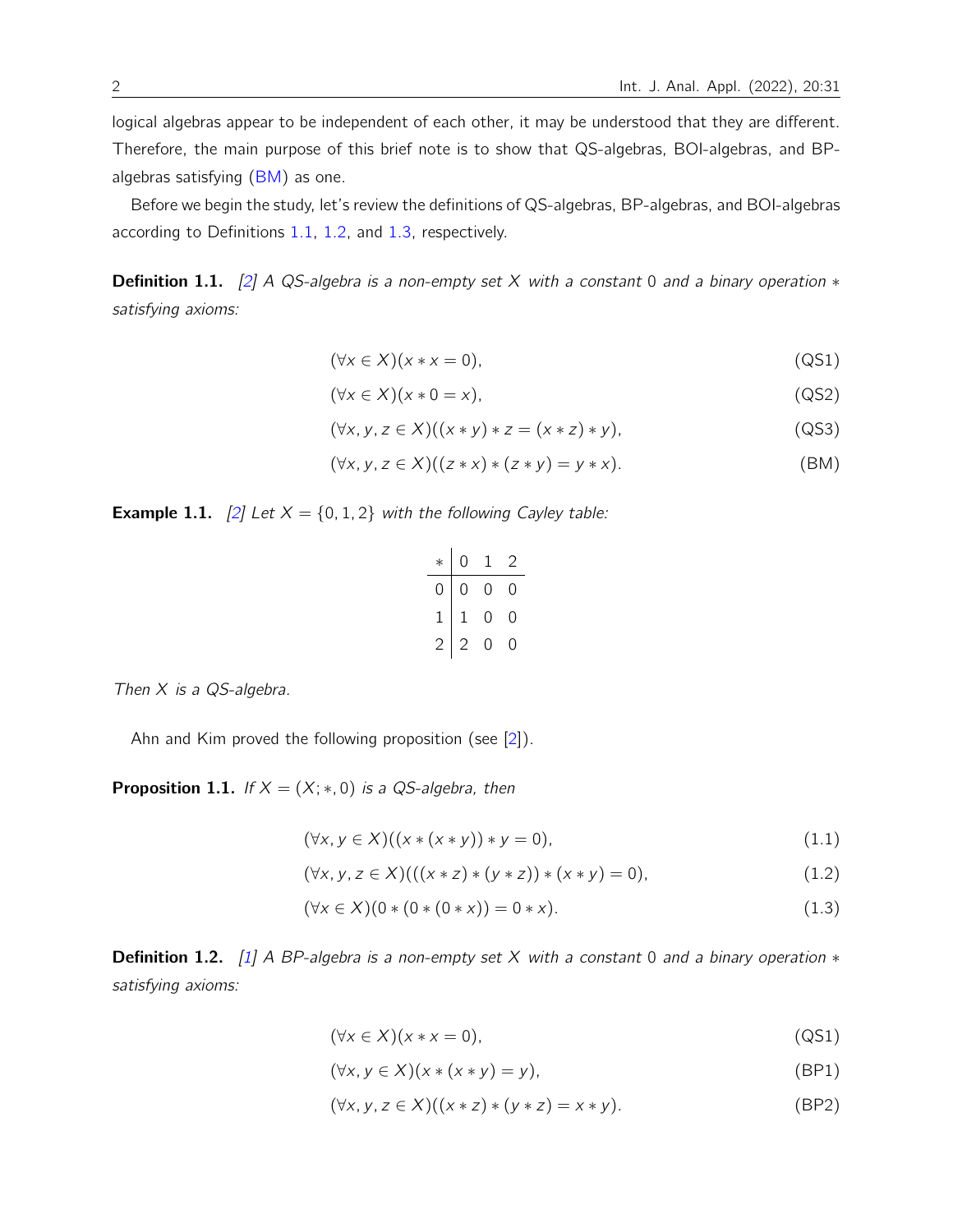**Example 1.2.** [\[1\]](#page-4-3) Let  $X = \{0, 1, 2, 3\}$  with the following Cayley table:

|                | $\begin{matrix} 0 & 1 & 2 \end{matrix}$ |                                                                                          | 3 |
|----------------|-----------------------------------------|------------------------------------------------------------------------------------------|---|
| $\overline{0}$ |                                         | $\begin{array}{ ccc } \hline 0&1&2&3\\ 1&0&3&2\\ 2&3&0&1\\ 3&2&1&0\\ \hline \end{array}$ |   |
| $\overline{1}$ |                                         |                                                                                          |   |
| $\frac{2}{3}$  |                                         |                                                                                          |   |
|                |                                         |                                                                                          |   |

Then  $X$  is a BP-algebra.

Ahn and Han proved the following proposition (see  $[1]$ ).

**Proposition 1.2.** If  $X = (X; *, 0)$  is a BP-algebra, then

$$
(\forall x \in X)(0*(0*x) = x), \tag{1.4}
$$

$$
(\forall x, y \in X)(0 * (x * y) = y * x), \tag{1.5}
$$

$$
(\forall x \in X)(x * 0 = x). \tag{QS2}
$$

<span id="page-2-0"></span>**Definition 1.3.** [\[3\]](#page-4-4) A BOI-algebra is a non-empty set X with a constant 0 and a binary operation  $*$ satisfying axioms:

$$
(\forall x \in X)(x * x = 0),\tag{QS1}
$$

$$
(\forall x, y \in X)(x * (x * y) = y),
$$
 (BP1)

$$
(\forall x, y, z \in X)((x * y) * z = (x * z) * y).
$$
 (QS3)

**Example 1.3.** [\[3\]](#page-4-4) Let  $X = \{0, 1, 2\}$  with the following Cayley table:

<span id="page-2-2"></span><span id="page-2-1"></span>

| $\ast$ | 0 | 1 | 2   |
|--------|---|---|-----|
| 0      | 0 | 2 | 1   |
| 1      | 1 | 0 | 2   |
| 2      | 2 |   | ( ) |

Then  $X$  is a BOI-algebra.

El-Gendy proved the following proposition (see [\[3\]](#page-4-4)).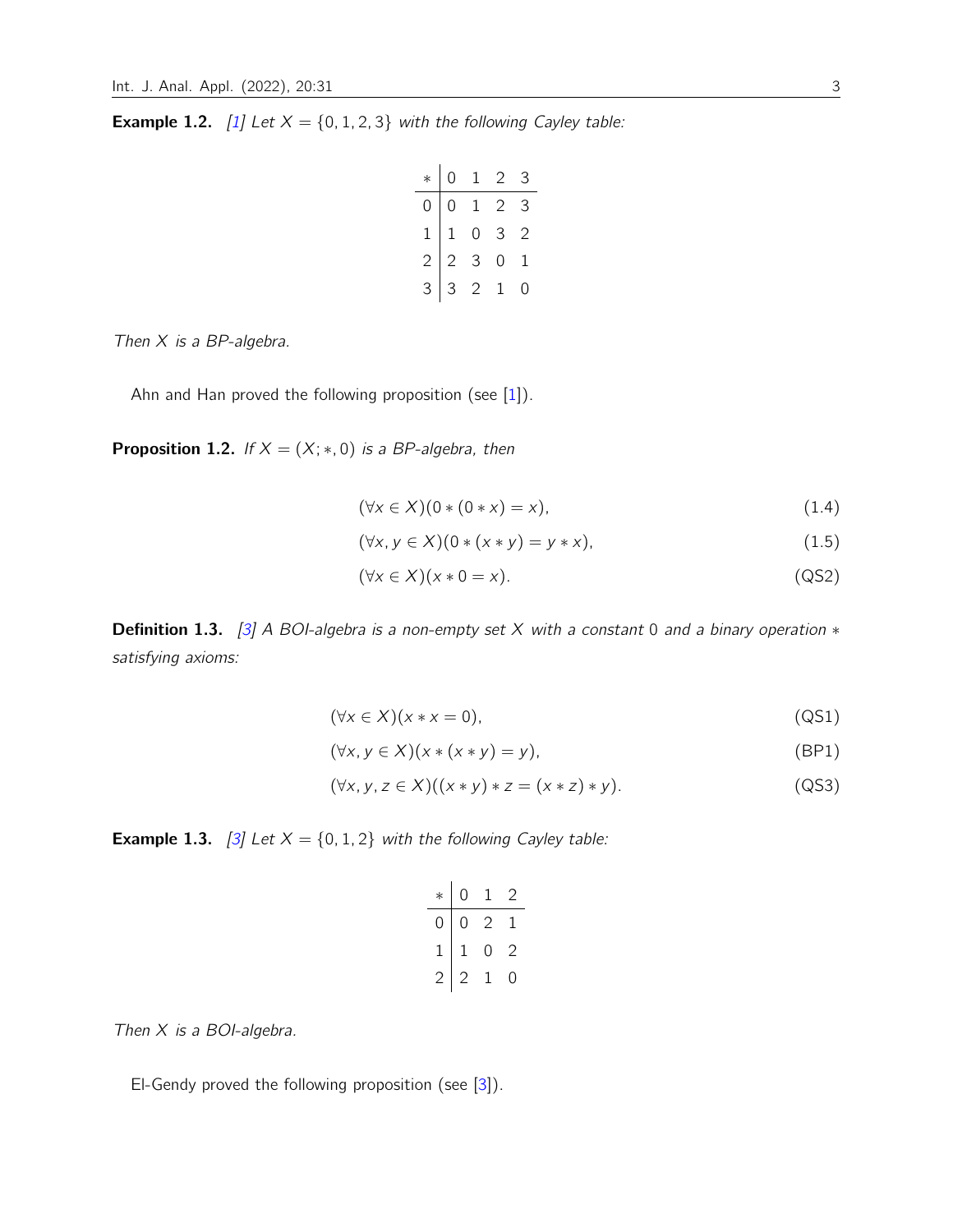**Proposition 1.3.** If  $X = (X; *, 0)$  is a BOI-algebra, then

$$
(\forall x \in X)(x * 0 = x), \tag{QS2}
$$

$$
(\forall x, y \in X)(0 * (x * y) = y * x), \tag{1.6}
$$

$$
(\forall x, y, z \in X)((z * x) * (z * y) = y * x),
$$
 (BM)

$$
(\forall x, y, z \in X)((x * z) * (y * z) = x * y),
$$
 (BP2)

$$
(\forall x, y \in X)((x * y) * (0 * y) = x), \tag{1.7}
$$

$$
(\forall x, y \in X)(x * (x * (x * y)) = x * y),
$$
\n(1.8)

$$
(\forall x, y \in X)((x * y) * x = 0 * y), \tag{1.9}
$$

$$
(\forall x, y, z \in X)((x * y) * z = (x * y) * (0 * z)).
$$
\n(1.10)

#### <span id="page-3-4"></span><span id="page-3-1"></span><span id="page-3-0"></span>2. Results

In this section, we will link that QS-algebras and BOI-algebras are the same, and BOI-algebras and BP-algebras satisfying [\(BM\)](#page-3-0) are the same.

<span id="page-3-2"></span>Theorem 2.1. Every QS-algebra is a BOI-algebra.

*Proof.* It only needs to show [\(BP1\)](#page-2-1). Replacing x by 0 and z by x in [\(BM\)](#page-1-2) and by [\(QS2\)](#page-1-3), we obtain  $(BP1)$ .

## <span id="page-3-3"></span>Theorem 2.2. Every BOI-algebra is a QS-algebra.

*Proof.* It only needs to show ( $\sqrt{Q}S2$ ) and [\(BM\)](#page-3-0). It is immediately obtained by ( $\sqrt{Q}S2$ ) and (BM).  $\Box$ 

From Theorems [2.1](#page-3-2) and [2.2,](#page-3-3) we get the following theorem.

<span id="page-3-7"></span>Theorem 2.3. QS-algebras and BOI-algebras are the same.

<span id="page-3-5"></span>Theorem 2.4. Every BOI-algebra is a BP-algebra.

*Proof.* It only needs to show 
$$
(BP2)
$$
. It is immediately obtained by  $(BP2)$ .  $\Box$ 

<span id="page-3-6"></span>Theorem 2.5. Every BP-algebra satisfying [\(BM\)](#page-3-0) is a BOI-algebra.

*Proof.* It only needs to show [\(QS3\)](#page-2-2). Let  $X = (X; *, 0)$  be a BP-algebra satisfying [\(BM\)](#page-3-0). Let  $x, y, z \in X$ . Then

$$
(x * y) * z = (x * y) * (x * (x * z))
$$
 (by (BP1))

$$
= (x * z) * y, \qquad (by (BM))
$$

so  $(QS3)$  is satisfied. Hence, X is a BOI-algebra.

From Theorems [2.4](#page-3-5) and [2.5,](#page-3-6) we get the following theorem.